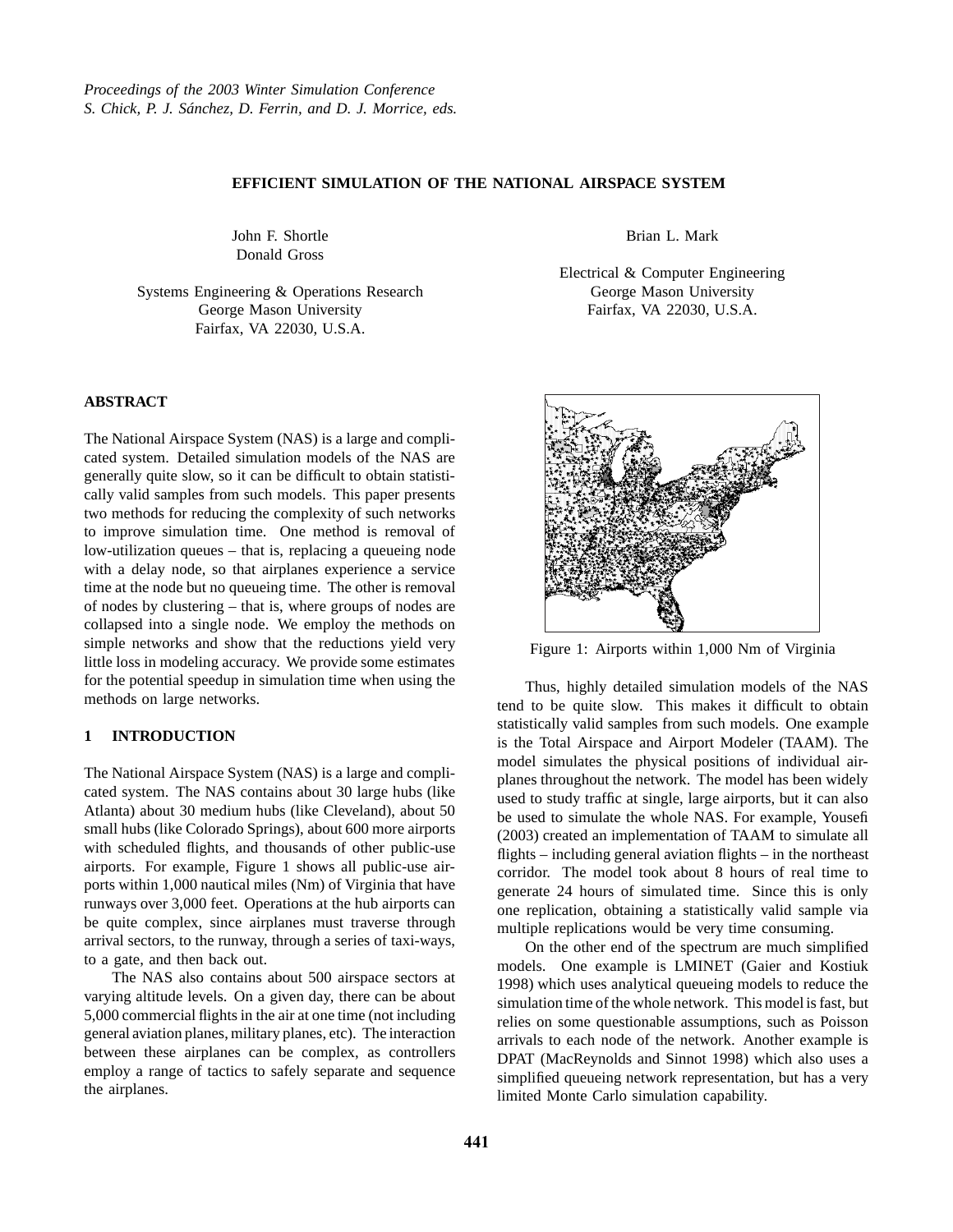The purpose of this paper is to investigate ways of creating a simulation model which is both fast and reasonably accurate. Naturally, there is an inherent trade-off between speed and accuracy, so we seek a model that is in-between LMINET and TAAM, but hopefully closer to LMINET in speed and closer to TAAM in accuracy.

Much recent work on large-network simulations has been motivated by Internet applications. Here, network size is even more problematic than for the NAS. For example, Riley and Ammar (2002) conservatively estimate that it would take *a year* of CPU time to simulate *100 seconds* of activity on the Internet. Techniques for simulating large Internet networks generally fall into two categories: Fluid simulations (e.g., Y. Liu et al. 2003, B. Liu et al. 1999) and parallel simulations (e.g., Cowie et al. 1999, Rao and Wilsey 1999). For a survey, see Riley and Ammar (2002).

Since fluid models would not provide enough fidelity to model airplane conflicts and interactions, this paper focuses on other techniques for improving simulation speed. Specifically, we examine two types of *network reductions* as a means of improving simulation time: Elimination of the queueing time at low-utilization nodes (Section 3) and clustering of multiple nodes into a single node (Section 4). We also estimate the potential benefit in applying these methods to a full NAS simulation.

# **2 MODELING FRAMEWORK**

In general, when simulating the NAS, we are not interested in the performance of the network at *every node*. Rather, we tend to be interested in performance metrics at specific *subsets* of nodes. For example, if we want to know the effect of adding a runway at Washington Dulles Airport (IAD), we primarily care about delays at IAD and nearby airports. We also may be interested in delays at other major airports in the NAS, particularly those with many direct flights to and from IAD. Our approach is to divide the entire network into two sub-networks: **C** and **R**. The subnetwork **C** contains the core nodes of interest, and the subnetwork **R** contains the remaining nodes.

As an example, consider a network consisting of the 12 airports in Table 1. In this sample network, **C** consists of 4 large, congested airports, and **R** consists of 8 medium airports. Suppose we are directly interested in the performance of the large airports. We are not *directly* interested in the nodes in **R**, except that they might have an impact on the nodes in **C**. (The table also gives the average number of daily commercial flights leaving each airport during August, 2001, before 9/11/01. Although we have applied real names to the nodes in the network, it is only a simple example and not intended to represent a real network.)

Now, the goal is to create a new network that is more efficient to simulate than the original network, but still gives accurate estimates for the performance metrics of **C**. In

Table 1: Example Network of 12 Nodes

|   | Airport        | Code       | Daily Flights |
|---|----------------|------------|---------------|
| C | Atlanta        | ATL        | 1,157         |
|   | Chicago        | ORD        | 1,245         |
|   | Newark         | <b>EWR</b> | 583           |
|   | San Francisco  | <b>SFO</b> | 467           |
| R | Albuquerque    | ABO        | 140           |
|   | Cleveland      | <b>CLE</b> | 364           |
|   | Indianapolis   | <b>IND</b> | 270           |
|   | Kansas City    | <b>MCI</b> | 280           |
|   | Memphis        | <b>MEM</b> | 438           |
|   | New Orleans    | <b>MSY</b> | 179           |
|   | Raleigh-Durham | <b>RDU</b> | 288           |
|   | San Jose       | SJC        | 246           |

particular, we seek a smaller, surrogate subnetwork **R**<sup>∗</sup> to replace **R**, such that simulating **C** with  $\mathbb{R}^*$  gives essentially the same performance metrics for **C** as simulating **C** with **R**.

In this paper, we use two techniques to reduce  **to a** smaller network **R**<sup>∗</sup>, discussed in the next two sections:

- 1. Removal of low-utilization queues. By this, we mean replacing a queueing node with a delay node, so that an arriving airplane has a service time at the node but no queueing time.
- 2. Node clustering.

# **3 LOW-UTILIZATION NODES**

In this section, we discuss simplifying **R** by removing lowutilization queues (that is, by removing the queueing time at a node, but retaining the service time). We motivate this technique with the following example. Figure 2 shows the theoretical waiting time of an M/M/1 queue with service rate  $\mu = 10$ . For arrival rates  $\lambda$  below about 6, the expected waiting time curve is nearly flat. For example, if this queue represents an airport and  $\lambda = 3$  on a "typical" day while  $\lambda = 5$  on a "bad" day (due to re-routing from other airports), the queueing is essentially the same for either case. In fact, we could probably eliminate the queueing time (that is, by replacing the M/M/1 queue with an M/M/ $\infty$  queue, or in simulation, by replacing the queueing node with a delay node) without impacting the rest of the network too much.

#### **3.1 Jackson Networks**

We test the plausibility of this approach with a Jackson network, since we can solve such networks analytically. Our test network contains the 12 airports in Table 1. Figure 3 shows the basic network structure using only 3 airports (the full 12-airport network is similar). Each airport consists of 2 nodes: an arrival node and a gate node. The arrival node models the sequencing and queueing of airplanes as they approach the runway (for simplicity, we do not include an analogous *departure* node, but the example could easily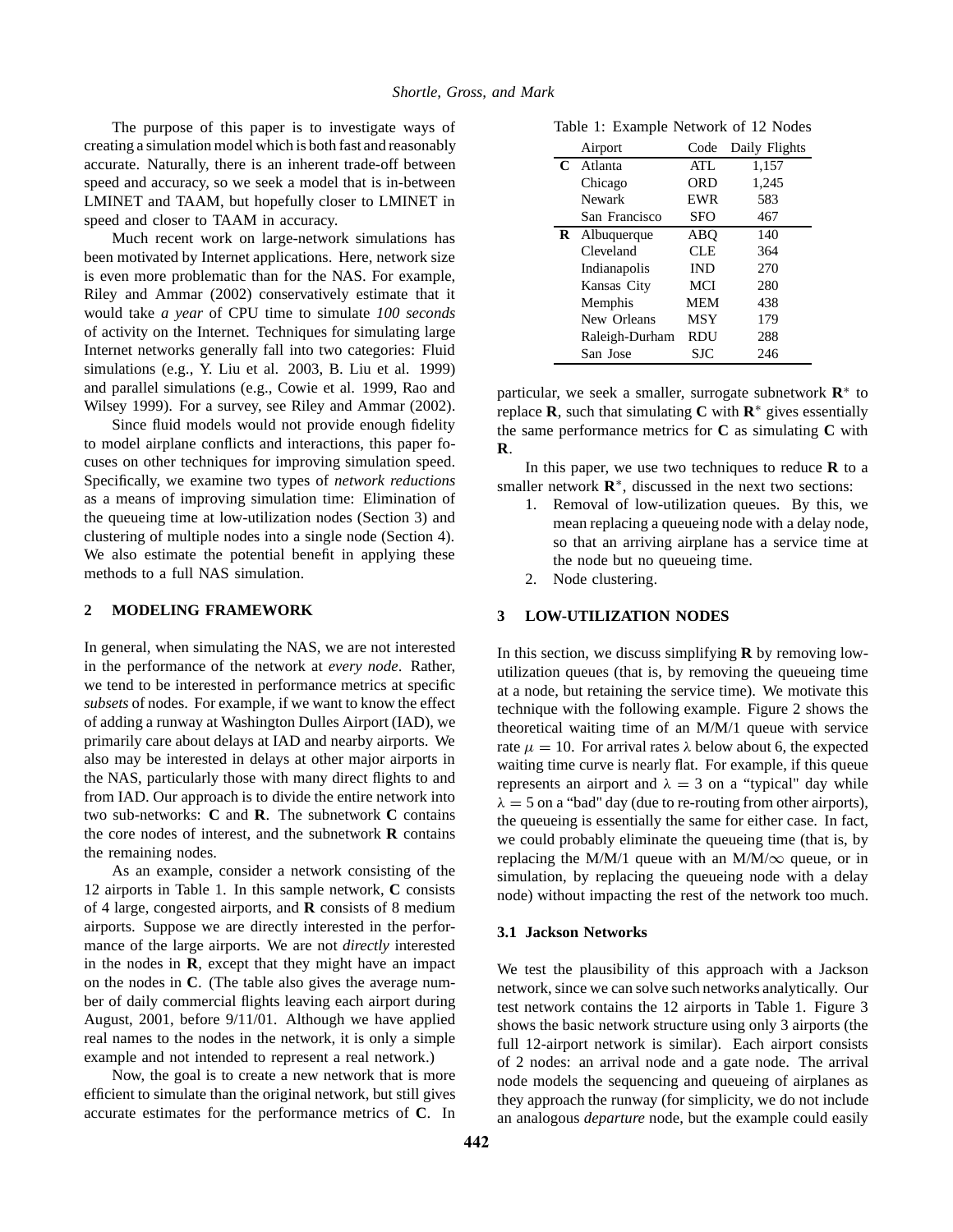

Figure 2: Waiting Time of M/M/1 Oueue ( $\mu = 10$ )

Table 2: Jackson Network Parameters

|             |    |            | Arrival     |           | Gate        |           |
|-------------|----|------------|-------------|-----------|-------------|-----------|
|             |    |            | Node        |           | Node        |           |
|             | i  | Airport    | $\mu_{A,i}$ | $S_{A,i}$ | $\mu_{G,i}$ | $S_{G,i}$ |
| $\mathbf C$ | 1  | ATL        | 30          |           |             | 99        |
|             | 2  | <b>ORD</b> | 35          | 1         | 1           | 99        |
|             | 3  | EWR        | 30          | 1         | 1           | 99        |
|             | 4  | <b>SFO</b> | 40          | 1         | 1           | 99        |
| $\bf{R}$    | 5  | <b>ABO</b> | 20          | 1         | 1           | 99        |
|             | 6  | <b>CLE</b> | 20          | 1         | 1           | 99        |
|             | 7  | <b>IND</b> | 20          | 1         | 1           | 99        |
|             | 8  | <b>MCI</b> | 20          | 1         | 1           | 99        |
|             | 9  | <b>MEM</b> | 20          | 1         | 1           | 99        |
|             | 10 | MSY        | 20          | 1         | 1           | 99        |
|             | 11 | <b>RDU</b> | 20          | 1         | 1           | 99        |
|             | 12 | <b>SJC</b> | 20          | 1         |             | 99        |

be generalized in this way). There is one server (i.e., the runway) with a service rate between 20 and 40 landings per hour (Table 2). The gate node models the turnaround times for the airplanes. We assume a large number of gates (here 99) so there is little or no queueing. For notation,  $\mu_{A,i}$  and  $\mu_{G,i}$  are the service rates for the arrival and gate nodes of airport *i* (service times are i.i.d. exponential), and  $S_{A,i}$  and  $S_{G,i}$  are the number of servers at the respective nodes. Once an airplane leaves node *i*, it goes to node *j* with probability  $p_{ij}$ . No airplanes enter or exit the system. We choose the transition probabilities  $p_{ij}$  (not shown in Table 2) to be proportional to observed flights between the airports during the month of August, 2001.



Figure 3: Basic Network Structure

We can solve this network analytically (e.g., using the QTS package in Gross and Harris 1998). Table 3 shows the results, using 150 airplanes in the closed network.  $E(W_a)$ is the average time an airplane spends *in the queue* at a given node; *E*(*W*) is the average *total* time an airplane spends at a node (queue time plus service time). We only show statistics for the arrival nodes, since the gate nodes have essentially zero queueing. (The congestion levels do not represent actual congestion levels at these airports.)

Table 3: Baseline Jackson Network

|   | Node       | $\rho$ | E(W)   | $E(W_a)$ |
|---|------------|--------|--------|----------|
| C | $ATI$ .    | 0.800  | 0.1519 | 0.1185   |
|   | ORD        | 0.797  | 0.1289 | 0.1004   |
|   | EWR        | 0.583  | 0.0785 | 0.0452   |
|   | SFO        | 0.200  | 0.0312 | 0.0062   |
| R | <b>ABO</b> | 0.075  | 0.0540 | 0.0040   |
|   | CLE.       | 0.477  | 0.0947 | 0.0447   |
|   | <b>IND</b> | 0.441  | 0.0887 | 0.0387   |
|   | MCI        | 0.408  | 0.0839 | 0.0339   |
|   | <b>MEM</b> | 0.635  | 0.1335 | 0.0835   |
|   | <b>MSY</b> | 0.287  | 0.0699 | 0.0199   |
|   | RDU        | 0.408  | 0.0839 | 0.0339   |
|   | <b>SIC</b> | 0.184  | 0.0612 | 0.0112   |

Now, we take the sub-network **R** and replace it with a simpler network **R**<sup>∗</sup> to see how the performance metrics for **C** change. We do this by eliminating queues in **R** which have utilizations below a given level. For analytical solutions of Jackson networks, we effectively eliminate a queue by changing the number of servers at a given node to some large value, say 99. For simulation (next subsection), we replace the queueing node with a delay node. We test the following cases:

- 0. Baseline (no change:  $\mathbf{R}^* = \mathbf{R}$ ).
- 1. Eliminate *all queues* in **R**. (For  $i = 5, \dots, 12$ , set  $S_{A,i} = 99$  in **R**<sup>\*</sup>.)
- 2. Eliminate all queues in **R** with  $\rho < 0.45$ . (For  $i = 5, 7, 8, 10, 11, 12$ , set  $S_{A,i} = 99$  in  $\mathbb{R}^*$ .)
- 3. Eliminate all queues in **R** with  $\rho < 0.4$ . (For  $i = 5, 10, 12, \text{ set } S_{A,i} = 99 \text{ in } \mathbb{R}^*$ .)
- 4. Eliminate all queues in **R** with  $\rho < 0.01$ . (Only the gate nodes have utilizations less than 0.01. Since these nodes already have 99 servers, this yields no change to the *analytical* Jackson-network solution. However, it does make a difference in speed for the *simulated* solution, since this involves changing queueing nodes to delay nodes.)
- 5. Repeat cases 1-4 using an *adjusted* service rate for all queues that have been eliminated. To show how this works, consider the Albuquerque airport (ABQ). In the baseline case, the average *queue* time  $W_a$  at the arrival node is 0.0040 (Table 3). The average *total* time *W* at the node is 0.0540. If we lump the queue and the service times together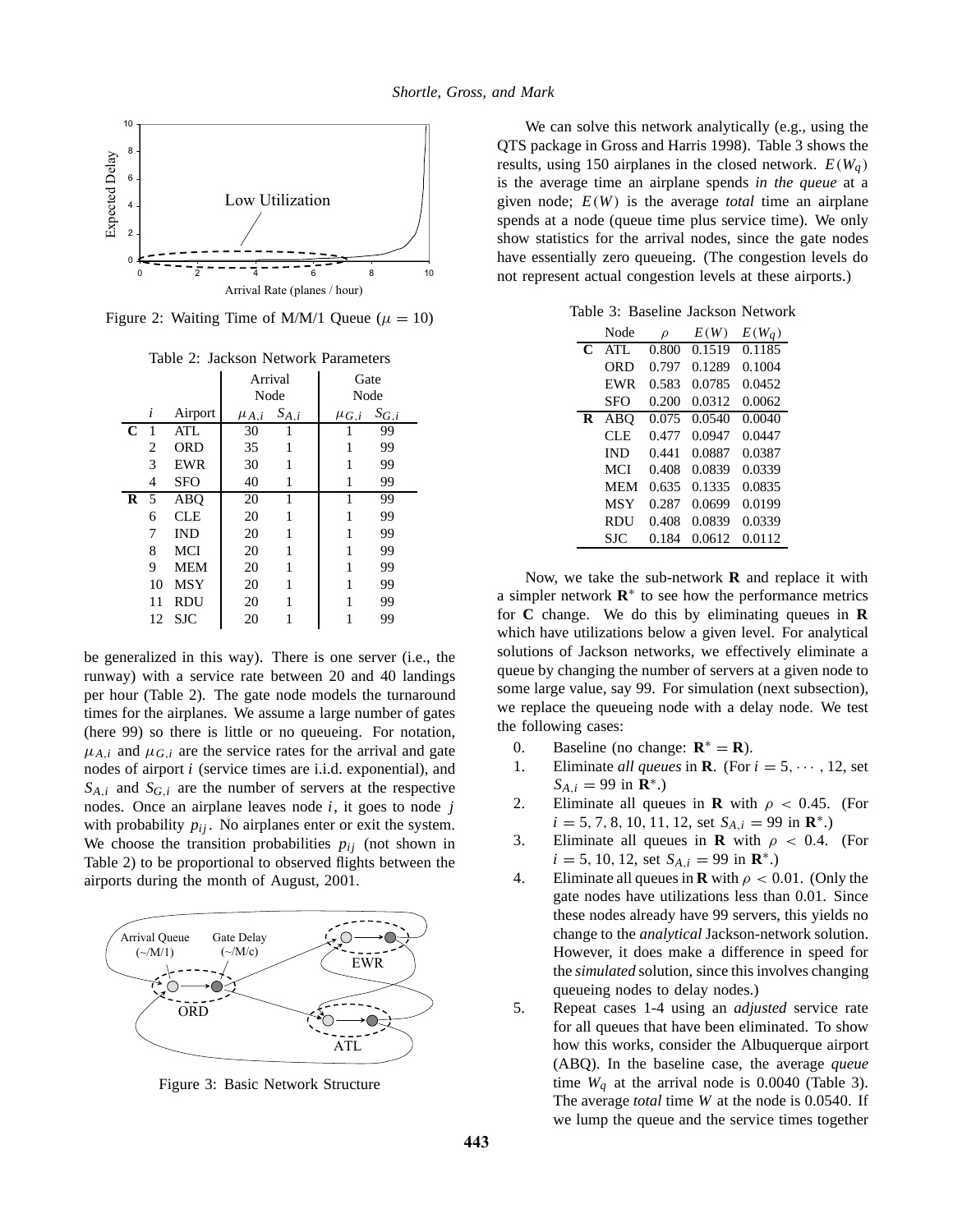and suppose this is all part of the service time, then the adjusted service rate for this queue is  $\mu' = 1/E(W) = 18.519$ . For case 3b, for example, we make the following changes to **R** to get **R**∗:  $S_{A,5} = S_{A,10} = S_{A,12} = 99; \mu_5 = 18.519, \mu_{10} =$ 14.306,  $\mu_{12} = 16.340$ . Cases 1b and 2b are similar.

Table 4 shows the performance of these simplified networks, compared to the baseline. The table shows the percent difference in the expected queue waiting time  $E(W_a)$ at the 4 arrival nodes in **C** (all values are rounded to the nearest 0.01%). In most cases, there is little change in  $E(W_a)$  from the original network to the simplified network. Only in case 1, where we eliminated *every* queue in **R**, does  $E(W_a)$  change by more than 3%. Naturally, as we eliminate fewer queues (going from case 1 to 4), the accuracy improves; conversely, the time to simulate these networks increases.

Table 4: Performance of Simplified Networks

| Case                        | ATL      | ORD      | <b>EWR</b> | SFO      |
|-----------------------------|----------|----------|------------|----------|
| <b>Baseline</b>             |          |          |            |          |
| 1                           | 6.30%    | 6.24%    | 3.40%      | 1.82%    |
| $\mathcal{D}_{\mathcal{L}}$ | 2.51%    | 2.49%    | 1.37%      | 0.74%    |
| 3                           | 0.38%    | 0.37%    | 0.21%      | 0.11%    |
| 4                           | $0.00\%$ | $0.00\%$ | $0.00\%$   | 0.00%    |
| 1b                          | $-0.26%$ | $-0.25%$ | $-0.07\%$  | $-0.01%$ |
| 2 <sub>b</sub>              | $-0.08%$ | $-0.08%$ | $-0.02\%$  | $0.00\%$ |
| 3 <sub>b</sub>              | $-0.01%$ | $-0.01%$ | $0.00\%$   | 0.00%    |
| 4b                          | $0.00\%$ | $0.00\%$ | $0.00\%$   | $0.00\%$ |

Using the *adjusted* service times (cases 1b-4b) greatly increases the accuracy of the reduced network (for example, compare cases 1b-4b with cases 1-4). However, to get these values, we must solve the original network, thus defeating the purpose of using the simpler network. Nevertheless, this approach may still be useful. In collecting data to populate a model, it is often easier to estimate the total time at a node (which is precisely the adjusted service time used here), rather than to estimate the component "service" and "queueing" times. This is particularly true for airspace sectors. So, for low-utilization queues, it may be possible to estimate these values from actual data.

The performance of the simplified networks are quite good. One explanation comes from considering the *open* version of the corresponding Jackson network. In an open network, we can determine the performance metrics at each node by solving (e.g., Gross and Harris 1998)

$$
\vec{\lambda}=\vec{\gamma}+\mathbf{P}\vec{\lambda}
$$

for  $\vec{\lambda}$ , where  $\vec{\lambda}$  is the vector of *total* arrival rates to each node,  $\vec{\gamma}$  is the vector of arrival rates to each node *from the outside* and **P** is the routing matrix. This equation does not depend on the number of servers  $S_i$  or the service rate  $\mu_i$ 

at any node. Therefore, changes to  $S_i$  or  $\mu_i$  do not change the solution for  $\lambda$ .

In particular, the previous reductions of **R**to **R**<sup>∗</sup> involved changing the number of servers  $S_i$  at some nodes from a finite value to an infinite value, but kept the routing matrix **P** fixed. In an *open* network, such changes would not affect the solution  $\lambda$ . Since the performance metrics of node *i* depend on  $\lambda_i$ ,  $\mu_i$ , and  $S_i$ , changing  $S_j$  or  $\mu_j$  at a *different* node *j* does not change  $\lambda_i$  and therefore has *no* effect on the metrics at node  $i$  ( $j \neq i$ ). In other words, in an open network, the previous reductions of **R** to **R**<sup>∗</sup> have *no* affect on the performance metrics observed in **C**. Thus, it is not surprising that the effects of analogous reductions in closed networks are small.

#### **3.2 Simulation**

We now investigate the potential simulation benefit in removing low-utilization queues. That is, we investigate how much simulation time is saved by changing a queueing node to a delay node. To do this, we simulate the 24-node (12-airport) closed Jackson network described previously in the Arena simulation package (version 5). We compare the baseline network to the 4 network reductions. Previously, to remove a queue at node *i*, we changed the number of servers to a large value. In simulation, we remove the queue by replacing the queueing node with a *delay* node. For example, in case 3, we change *arrival* nodes 5, 10, and 12 to delay nodes and we change all twelve *gate* nodes to delay nodes. In case 4, we change the twelve gate nodes to delay nodes.

Table 5: Simulation Speedup

|                 | Time      | $W_a$ Error |                                 |                    |  |
|-----------------|-----------|-------------|---------------------------------|--------------------|--|
| Case            | Reduction | ATL         | ORD.                            | EWR SFO            |  |
| <b>Baseline</b> |           |             | $-1.1\%$ 0.2% 1.0% $-0.4\%$     |                    |  |
| 1b              | 31%       |             | $-0.9\%$ $-0.2\%$ 0.9% $-0.6\%$ |                    |  |
| 2 <sub>b</sub>  | 27%       |             | $-0.6\%$ 0.7% 0.1% 0.5%         |                    |  |
| 3 <sub>b</sub>  | 21%       | $-0.2\%$    | $0.4\%$ 0.7% 0.5%               |                    |  |
| 4 <sub>b</sub>  | 19%       | $-1.1\%$    |                                 | $0.2\%$ 1.0% -0.4% |  |

Table 5 shows the improvements in speed for cases 1b-4b (the simulation times for cases 1-4 and cases 1b-4b, respectively, are essentially the same.) Case 1b, which is the smallest network, has the greatest time reduction (31%). The table also shows the percent errors of the queue waiting times compared to theoretical values. In general, the simulation randomness dominates the network-reduction errors.

We now establish an approximate upper bound for the reduction in simulation time. In an "ideal" case, **C** and **R** are two independent networks. Then, we can simulate **C** by itself and ignore **R**. Now, in our baseline 12-airport network, about 29% of all operations occurred in **C** and about 71% occurred in **R**. Thus, at best, letting  $\mathbb{R}^*$  be the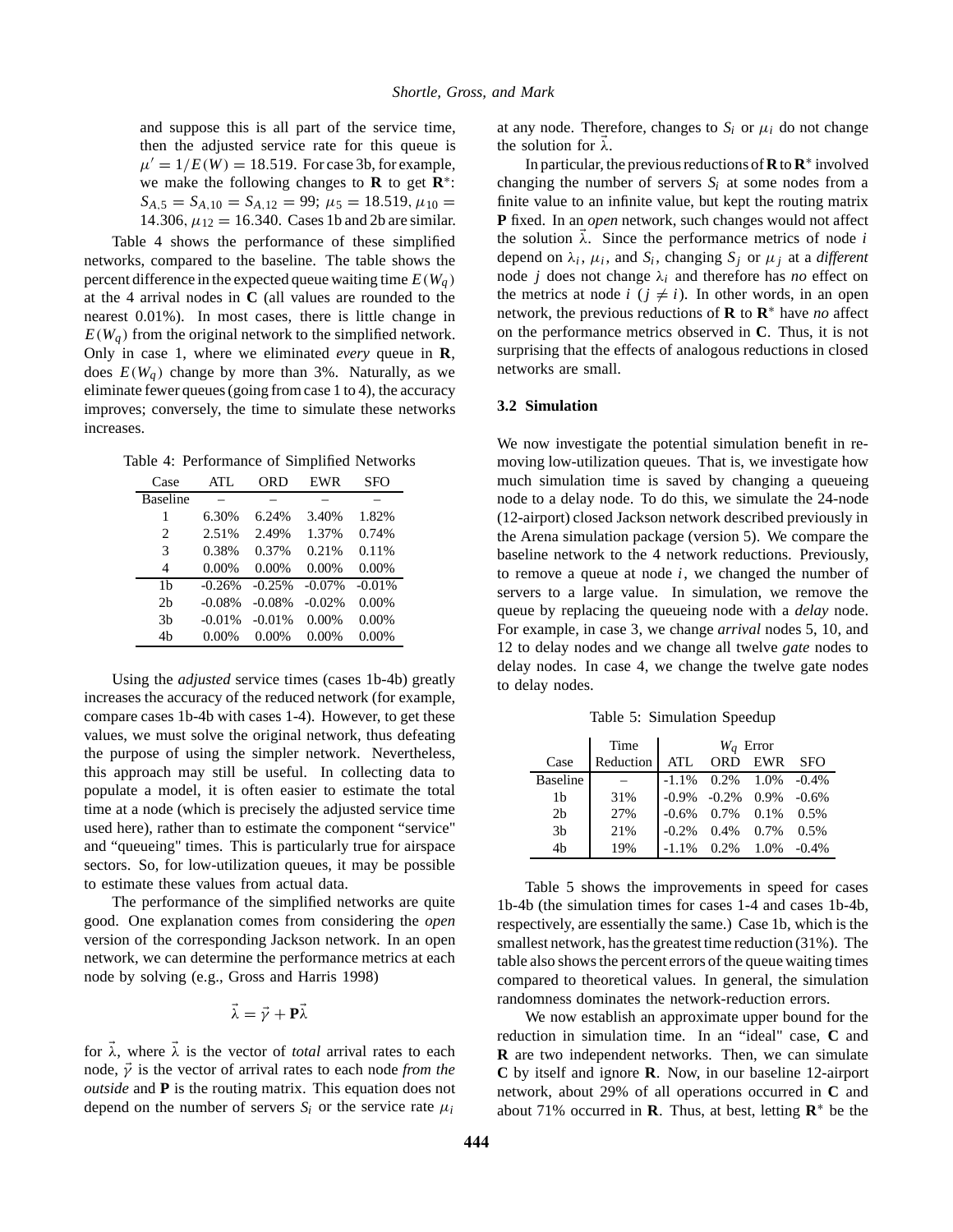empty set gives a reduction in simulation time of 71%. In Table 5, by eliminating low-utilization queues (for example, Case 2), we were able to achieve almost 40% of this "ideal" reduction.

### **4 NODE CLUSTERING**

In this section, we investigate *node clustering* as a way of reducing the subnetwork **R** to a simpler subnetwork **R**∗. The basic idea is to group sets of nodes in **R** into clusters and then to represent each cluster as a single node, thereby obtaining **R**∗. Two critical questions are:

- 1. Which nodes should be grouped into clusters?
- 2. How can a cluster be replaced by a single node without sacrificing modeling accuracy?

Norton's theorem (Chandy et al. 1975) provides precise answers to these questions *for Jackson networks*. Specifically, the theorem specifies conditions under which a set of nodes can be clustered together as a single node such that the resulting network is equivalent to the original network.

In this section, we review Norton's theorem and its extensions. Then, we apply Norton-type reductions to air traffic networks, and we estimate the potential benefit in simulation speed.

### **4.1 Norton's Theorem**

Consider a closed Jackson network with *M* nodes and *N* customers (or airplanes). Suppose we are interested only in the queueing behavior at node *M*. That is,  $C = \{M\}$  and  $$ 

Norton's theorem states that we can replace **R** with a single node  $R_{eq}$  having a state-dependent service rate  $\mu(n)$ as follows: Let  $\lambda_M^*(n)$  be the throughput at node *M* in a modified network obtained by setting the service rate at node *M* to infinity (effectively removing node *M*) and setting the network population to *n*. Then, we can reduce the *M*node network to an equivalent two-node network consisting of node *M* and a new node *Req* with state-dependent service rate  $\mu(\cdot)$  satisfying:

$$
\mu(n) = \lambda_M(n).
$$

(That is, when there are *n* customers at the new node, the service rate at this node is  $\mu(n)$ .)

A more general form of Norton's theorem (Boucherie and van Dijk 1993) applies when **C** consists of more than one node. In this case, we can reduce a cluster of nodes in **R** to a single node provided the cluster contains a single node of entry (or *ingress*) and a single node of exit (or *egress*). We call such clusters *Norton-type* clusters. A cluster of one node is trivially a Norton-type cluster. Thus, we can partition **R** into *l* Norton-type clusters  $\mathbf{R}_1, \cdots, \mathbf{R}_l$ , each of which satisfies this property (where some "clusters" may be

only single nodes). Applying the Norton procedure (below), we can reduce each cluster  $\mathbf{R}_i$  to an equivalent node  $R_{ea,i}$ , so the surrogate network is  $\mathbf{R}^* = \{R_{eq,1}, \dots, R_{eq,l}\}.$ 

The basic steps for replacing a Norton-type cluster **R***<sup>i</sup>* with an equivalent node *Req*,*<sup>i</sup>* are:

- 1. Consider the cluster  $\mathbf{R}_i$  as a network in isolation with a "short-circuit" path directed from the egress of the cluster to the ingress. We call the resulting network the *short-circuited* representation of the cluster.
- 2. For the short-circuited network, find the statedependent throughput  $\lambda(n)$  along the short-circuit path from ingress to egress, where *n* is the number of customers in the short-circuited network,  $n = 1, \dots, N$ . For Jackson networks, this can be done by applying the state-dependent Buzen algorithm (Gross and Harris 1998 give the state*independent* Buzen algorithm, which can easily be generalized to the state-dependent case).
- 3. Replace the cluster  $\mathbf{R}_i$  with a single node  $R_{eq,i}$ with state-dependent service rate  $\mu(n) = \lambda(n)$ .

#### **4.2 Example**

Figure 4 shows an example network containing three airports. The airports at Newark and Atlanta are modeled as single nodes, while the airport at Chicago is modeled as a fournode subnetwork. The Chicago subnetwork consists of two arrival nodes (1 and 2), representing the delays that occur when planes wait to land and taxi, and two departure nodes (3 and 4), representing the delays that occur when planes wait for departure. The numbers associated with the arcs represent the routing probabilities for the network. The two dark circles within the Chicago subnetwork represent the ingress and egress of the cluster, and we assume that the service times at these two nodes are instantaneous. Effectively, the total number of nodes in the network is  $M = 6$  and the routing matrix is

$$
Q = \left[ \begin{array}{cccccc} 0 & 0 & 0.9 & 0.1 & 0 & 0 \\ 0 & 0 & 0.2 & 0.8 & 0 & 0 \\ 0 & 0 & 0 & 0 & 0.4 & 0.6 \\ 0 & 0 & 0 & 0 & 0.4 & 0.6 \\ 0.56 & 0.24 & 0 & 0 & 0 & 0.2 \\ 0.49 & 0.21 & 0 & 0 & 0.3 & 0 \end{array} \right].
$$

To make this example concrete, we further assume that the nodes have constant service rates:

$$
\mu_1 = 30, \ \mu_2 = 35, \ \mu_3 = 40,
$$
  
\n $\mu_4 = 45, \ \mu_5 = 30, \ \mu_6 = 30,$  (1)

and that the number of planes (i.e., customers) is  $N = 70$ . The core set of nodes is  $C = \{5, 6\}$  and the remaining set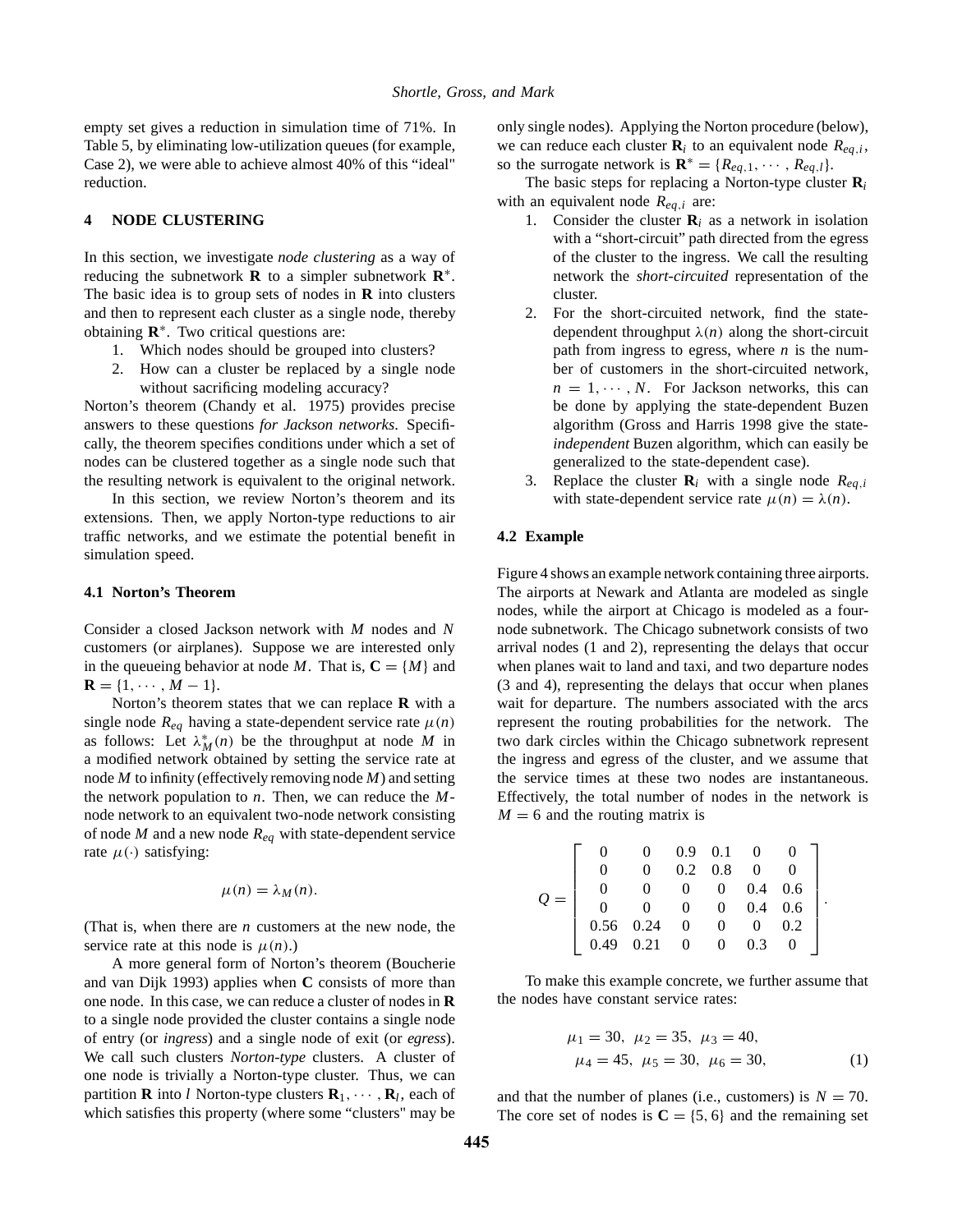

Figure 4: Example Air Traffic Network



Figure 5: Short-Circuited Representation of Chicago Airport

of nodes is  $\mathbf{R} = \{1, 2, 3, 4\}$  (the Chicago cluster). Our objective is to reduce **R** to a single node  $R_{eq}$  via a Nortontype reduction.

First, we create a short-circuited representation of the Chicago cluster as shown in Figure 5. The routing matrix for this network is

$$
Q_{ch} = \left[ \begin{array}{cccc} 0 & 0 & 0.9 & 0.1 \\ 0 & 0 & 0.2 & 0.8 \\ 0.7 & 0.3 & 0 & 0 \\ 0.7 & 0.3 & 0 & 0 \end{array} \right].
$$

The service rates for this network are (same as (1))

$$
\mu_1 = 30, \ \mu_2 = 35, \ \mu_3 = 40, \ \mu_4 = 45.
$$

Applying the state-dependent Buzen algorithm to the network of Figure 5 yields the throughputs at all nodes of the network. In particular, the state-dependent throughput  $\lambda(n)$ on the short-circuit path equals the sum of the throughputs at nodes 3 and 4 (i.e.,  $\lambda(n) = \lambda_3(n) + \lambda_4(n)$ ). Table 6 gives  $\lambda(n)$  up to  $n = 5$  (the complete table goes up to  $n = N = 70$ .

| $\lambda(n)$ |
|--------------|
| 17.84        |
| 27.32        |
| 32.78        |
| 36.13        |
| 38.25        |
|              |
|              |



Figure 6: Reduced Air Traffic Network

Figure 6 shows the reduced network. Here, we represent the Chicago airport as a single node with state-dependent service rate  $\mu_1(n)$ , where

$$
\mu_1(n)=\lambda(n).
$$

The routing matrix of the reduced network is

$$
Q_{red} = \left[ \begin{array}{rrr} 0 & 0.4 & 0.6 \\ 0.8 & 0 & 0.2 \\ 0.7 & 0.3 & 0 \end{array} \right].
$$

By Norton's theorem, the reduced network of Figure 6 is equivalent to the original network of Figure 4 with respect to the airports at Newark and Atlanta. We have simulated both Figure 4 and Figure 6 using Arena and have found that the time to simulate the reduced network is about 25% less than the original.

#### **4.3 Application to Air-Traffic Networks**

Intuitively, the basic criterion for Norton's theorem to work is that the cluster of nodes must effectively have a single point of entry and a single point of exit. One place where this occurs is at an airport. If an airport has only one runway, then that runway is a single point of entry and exit for the airport. This is true even if the airport model is quite complicated, consisting of many nodes for the runway, taxi-ways, gates, and so forth.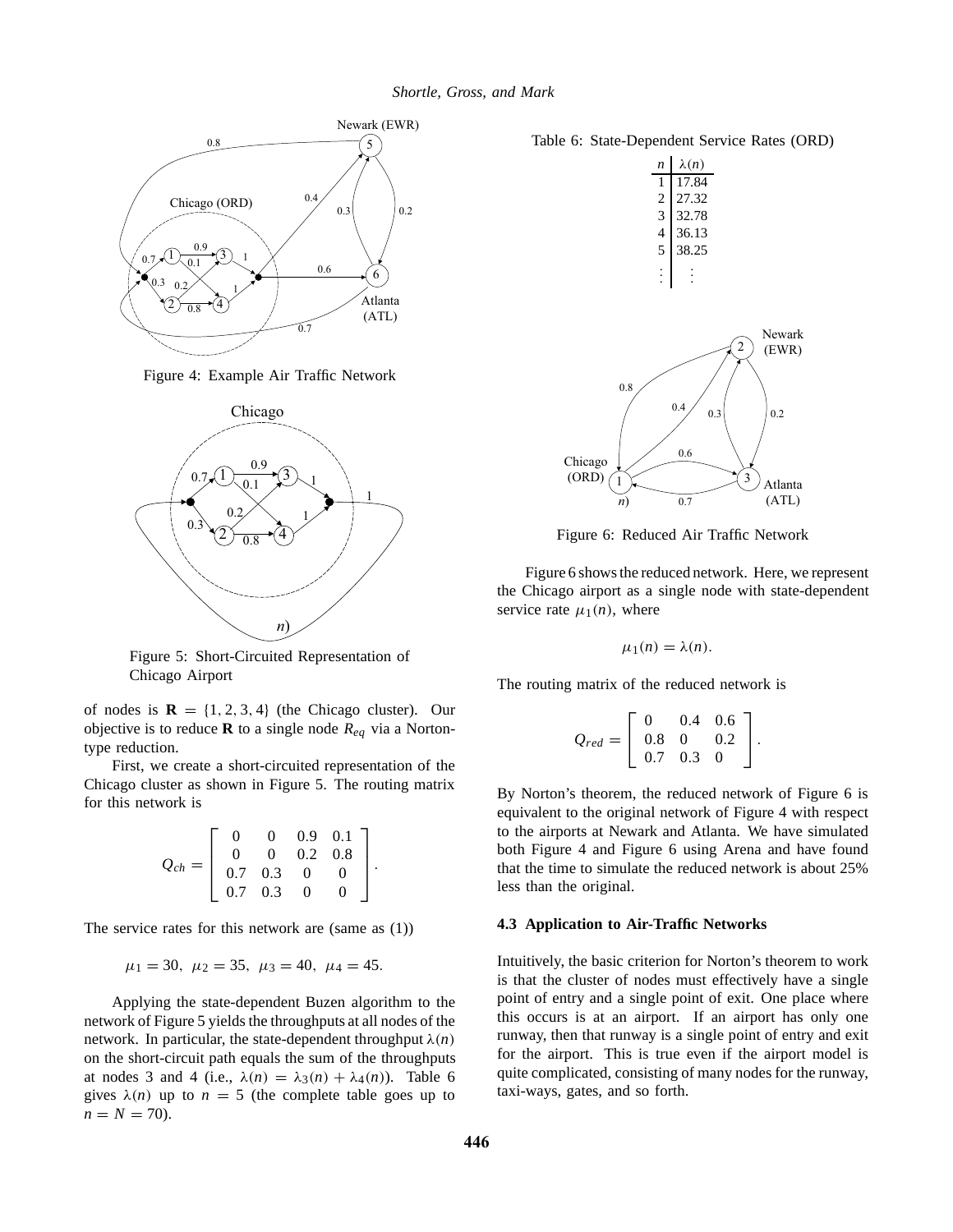Airports with multiple runways are also potential candidates, though this is an area for further research. There are two basic cases. First, if there are two *dependent* runways (meaning that arrivals to one runway impact the flow of arrivals to the other runway), then the arrival *airspace* is a single node of entry, since permission to land on either runway depends on the utilization of the common arrival airspace. Second, if the runways are *independent*, then it may be possible to model the airport as two separate halves, where a Norton-type reduction is applied to each half. For example, at Atlanta, the arrival runways are on opposite sides of a large terminal, essentially splitting the airport into two. An open question is how well Norton-type reductions can be applied to such airports.



Figure 7: Reduction of Multi-Nodes to Single Node

To estimate the potential benefit of clustering in simulation, we consider an airport modeled with *n* nodes in series (Figure 7), and its corresponding reduction to a single node. The series model could represent, for example, the sequence of flying through the arrival airspace, landing on the runway, taxiing in, arriving at the gate, taxiing out, taking off, and finally leaving the departure airspace. In our simulations, we let the arrival rate be  $\lambda = 0.5n$  and the service rate at each node be  $\mu = n$ . Thus, the utilization at each node is  $\rho = 0.5$ , and the expected *total* time at the airport is 1, regardless of *n*. The equivalent 1-node network is found using the Norton-type reduction, described previously. Simulating the 1-node network requires simulating a state-dependent service rate  $\mu_1(\cdot)$ , whereas in the *n*-node network, the service rates  $\mu$  are all constant.

Figure 8 shows the time savings as a function of *n*. That is, let  $T(n)$  be the time to simulate the *n*-node network, and let  $T_1(n)$  be the time to simulate the equivalent singlenode network (using Norton's theorem and state-dependent service). The *y*-axis in Figure 8 is

% Reduction in Simulation Time = 
$$
\frac{T(n) - T_1(n)}{T(n)}
$$
.

As expected,  $T(n) \approx an + b$ , where *a* is a per-node run-time and *b* is a fixed cost. Also,  $T_1(n) \approx T(1)$ . Thus, the percent reduction is approximately

$$
\frac{T(n) - T_1(n)}{T(n)} = \frac{an + b - (a + b))}{an + b}.
$$



Figure 8: Reduction of Simulation Time by Clustering

For large *n*, this is approximately  $(n - 1)/n$ . For example, reducing an 100-node network to a single-node network, gives a percent reduction of about 99%. In Figure 8, the percent reduction when  $n = 10$  is about 80%, which is lower than  $(n - 1)/n = 90\%$  due to the start-up cost.

### **5 CONCLUSIONS**

In this paper, we investigated two approximation techniques for reducing large air transportation networks to improve simulation speed: (a) Removal of low-utilization queues and (b) Removal of nodes via clustering. We tested these techniques on some simple, Jackson networks. For these examples, we found little loss in accuracy when employing the two methods. The first method appears to be quite accurate and the second method (clustering via Norton's theorem) is *exact*, provided the conditions of the theorem are satisfied.

To estimate the potential benefit in applying these ideas to a large-scale NAS model, we consider the following: The NAS consists of about 60 medium-to-large hubs, about 600 more airports with scheduled service, and about 5,000 other public-use airports. Suppose we model the low-utilization airports as single nodes (yielding, say, 5,600 nodes). The 60 medium and large hubs have more complex operations and thus require more complicated sub-models. Suppose these sub-models are 10 nodes each (for a total of 600 nodes).

Suppose the hubs carry about 75% of the operations (arrivals + departures) of the entire NAS. Let *N* be the total number of arrivals and departures simulated across the whole network. Since each operation to a low-utilization airport goes through a single node, and each operation to a hub goes through 10 nodes, an estimate for the simulation time of the whole network is  $0.25N + (0.75N) \cdot 10 = 7.75N$ If we apply the low-utilization reduction (Section 3), the second term reduces by about  $40\%$  to  $(0.25N) \cdot 0.6$ . If we apply the Norton reduction technique (Section 4) to the hub airports, we reduce the simulation time of the hubs by about 80% to  $(0.75N) \cdot 10 \cdot 0.2$ . Thus, the entire simulation time goes from 7.75*N* to 1.65*N*, for a reduction of 79% (equivalently, a speedup by a factor of 5).